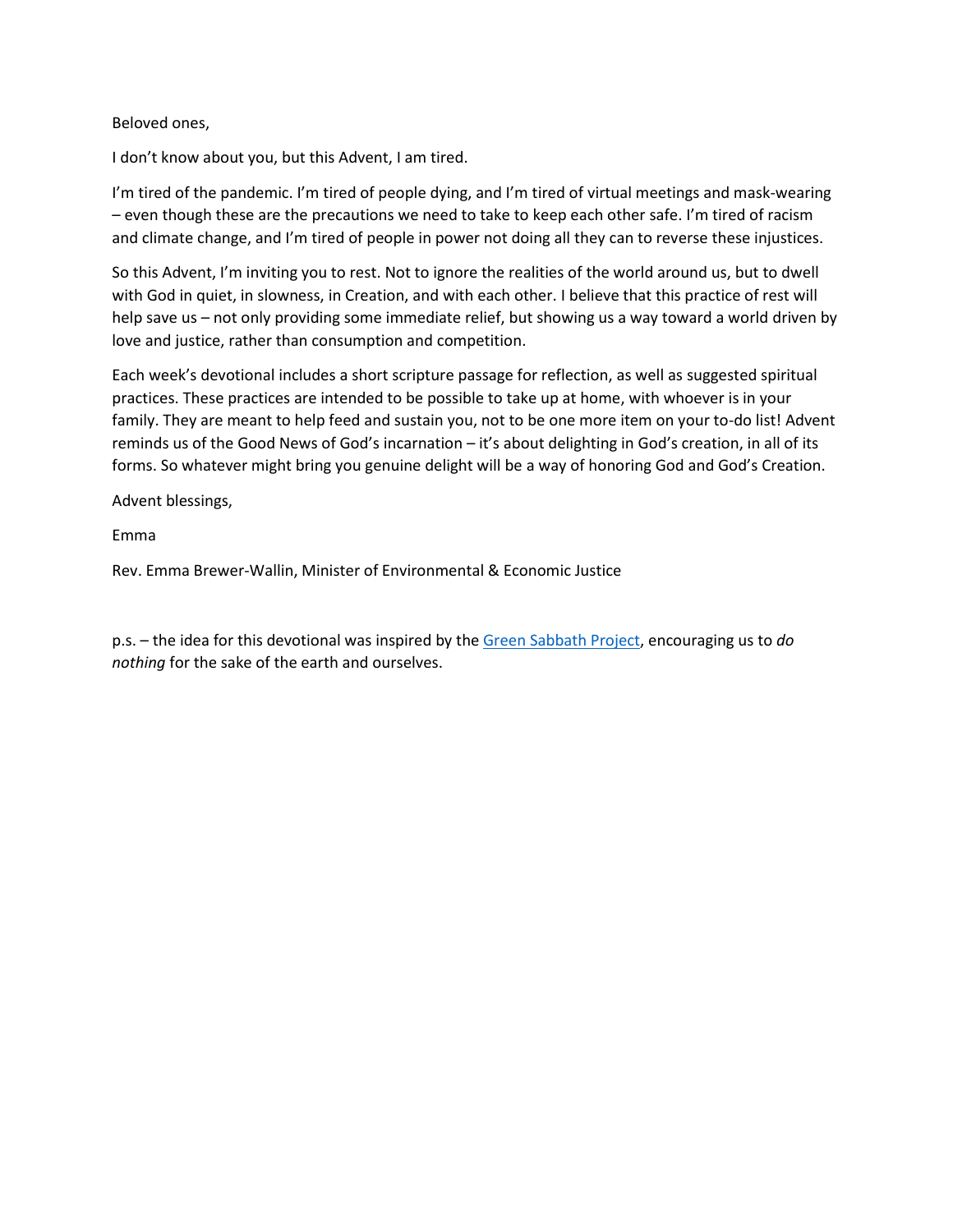## **week 1: rest from producing**

*Yet, O LORD, you are our Creator; we are the clay, and you are our potter; we are all the work of your hand.* - Isaiah 64:8

The season of Advent reminds us of the Good News that God becomes human and lives among us, in a body. As we prepare to welcome God in the form of a newborn baby, we remember that we too are holy just for being who we are. Like a baby, we do not need to work to be worthy. We are God's beloved, just as we are.

Reflect and share:

- What do others (parents, teachers, co-workers) expect from you?
- Do you expect yourself to be perfect?
- Do you feel pressure to do something "more" or "better" than what you have before? Do you compare what you do with what others do?
- If you set aside one piece of your work, what would happen?

Spiritual practices:

- As a family, celebrate each other's qualities and characteristics rather than work. For example, *I love how kind you are* or *I love the sound of your laugh* rather than *you did such a good job at the soccer game* or *this dinner is delicious*
- Touch, smell, taste, or listen to things that are wonderful just as they are. For example, delight in the feeling of evergreen branches, the taste of hot chocolate, the sound of rain on the windowpanes, the smell of a candle – or other familiar parts of the holiday season
- During dinner or at bedtime, reflect on how God was present throughout the day how God helps to shape us, as a potter shapes clay. Wonder *when did you feel close to God? When did you feel far from God? How might God be shaping you through these experiences?*

Further reading on sabbath-keeping and pausing our work: "[What if the Real Act of Holiness is](https://www.nytimes.com/2019/10/21/opinion/sabbath-day.html?action=click&module=Opinion&pgtype=Homepage) Rest?" by Margaret Renkl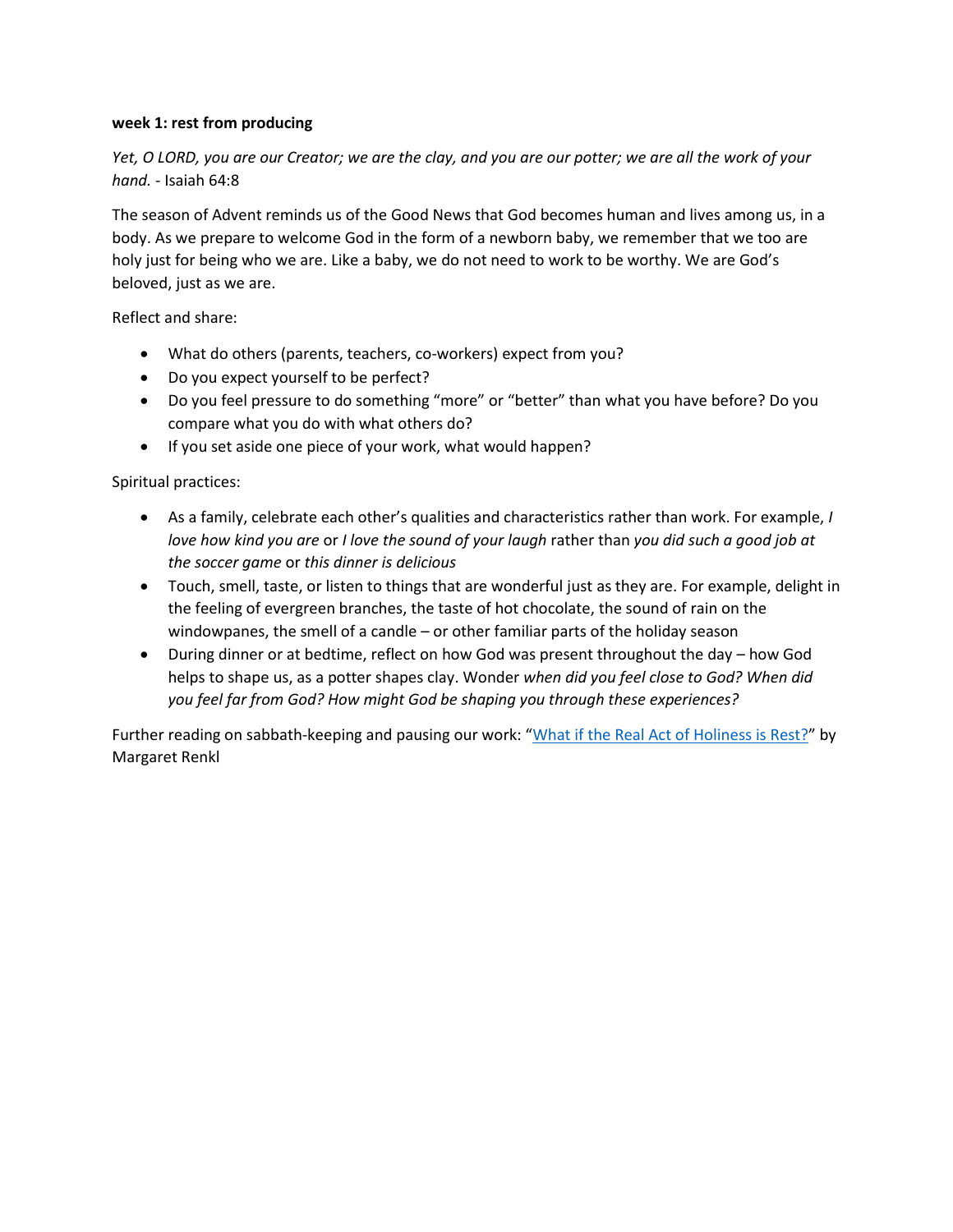### **week 2: rest from consuming**

# *God has brought down the powerful from their thrones, and lifted up the lowly; God has filled the hungry with good things, and sent the rich away empty*. - Luke 1:52-53

You've probably noticed that advertisements for holiday shopping seems to start earlier every year. You've probably noticed that this doesn't seem consistent with what the bible teaches us about Christmas: a young woman proclaiming a radical vision of an upside-down economic system or rich wisemen traveling huge distances to visit a baby born in a barn.

Reflect and share:

- When you go to a store during Christmastime or see ads, how do you feel?
- What is a favorite gift you have received? What made it special?
- Why do you think that most people in this country celebrate Christmas by giving gifts?

Spiritual practices:

- Practice gratitude throughout Advent by making a paper chain, with each link in the chain describing something you are grateful for. Continue to grow in gratitude and Advent festivity throughout the season! [\(See more from Traci Smith\)](https://traci-smith.com/advent-roundup-practices-books-activities-and-gifts-to-create-meaning-at-home/))
- When you think about what to give someone, wonder what you can give them that cannot be wrapped. For example, can you write them a letter or draw a picture describing how much you love them? Can you pray for them or bless them? Can you give the gift of time together, such as playing a game, baking, or spending time outside?
- How can you take care of something someone already has, rather than giving them something new? Consider something that means a lot to them, and explore ways to repair it or keep it going, rather than replacing it or giving them something else new.

Further reading on the "blessing and curse" of our stuff: "[Blessing and Curse,](https://practicingfamilies.com/2016/10/12/blessing-and-curse/)" Joanna Harader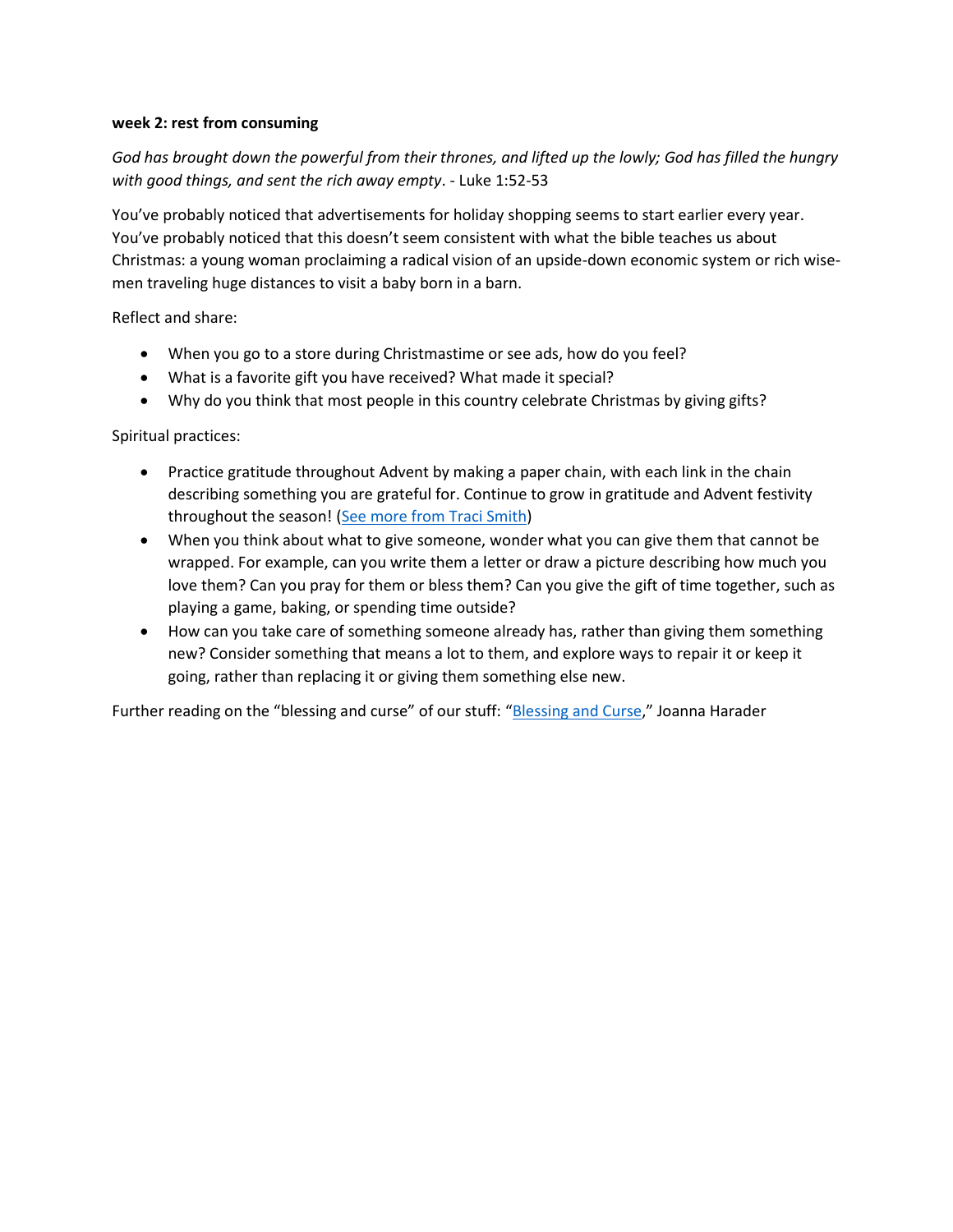### **week 3: rest from rushing**

*The Lord is not slow about his promise, as some think of slowness, but is patient with you, not wanting any to perish, but all to come to repentance*. - 2 Peter 3:9

The season of Advent is a time of waiting, preparing, and hoping for God to show up in our lives. The need for compassion, love, justice can feel urgent, and we may feel the need to be busy to make this happen. But God doesn't ask us to rush – God asks us to rest, to be patient, and to delight in the little things along the way.

Reflect and share:

- When during your day or week do you feel rushed?
- What do you miss out on when you are rushing?
- What are you waiting for? Are you feeling patient? Hopeful? Impatient? Hopeless?
- When have you slowed down? What did that show you?

Spiritual practices:

- Give yourself permission to be late for something!
- Rushing often keeps us from really listening. Set aside some time this week for deep listening with a loved one – sit and listen to whatever is on their heart for as long as they want to tell it.
- Listen to a favorite recording of *[Do you hear what I hear?](https://www.youtube.com/watch?v=3vVxXfA4BxE)* Pair this with going outside for a few minutes of quiet and noting everything you can hear.
- As a family, mak[e these mini-sabbath notecards](https://traci-smith.com/sabbath-notecards-helping-families-rest-spiritual-practice-faithfulfamilies/) to help you take a restful break when you realize everyone is rushed: